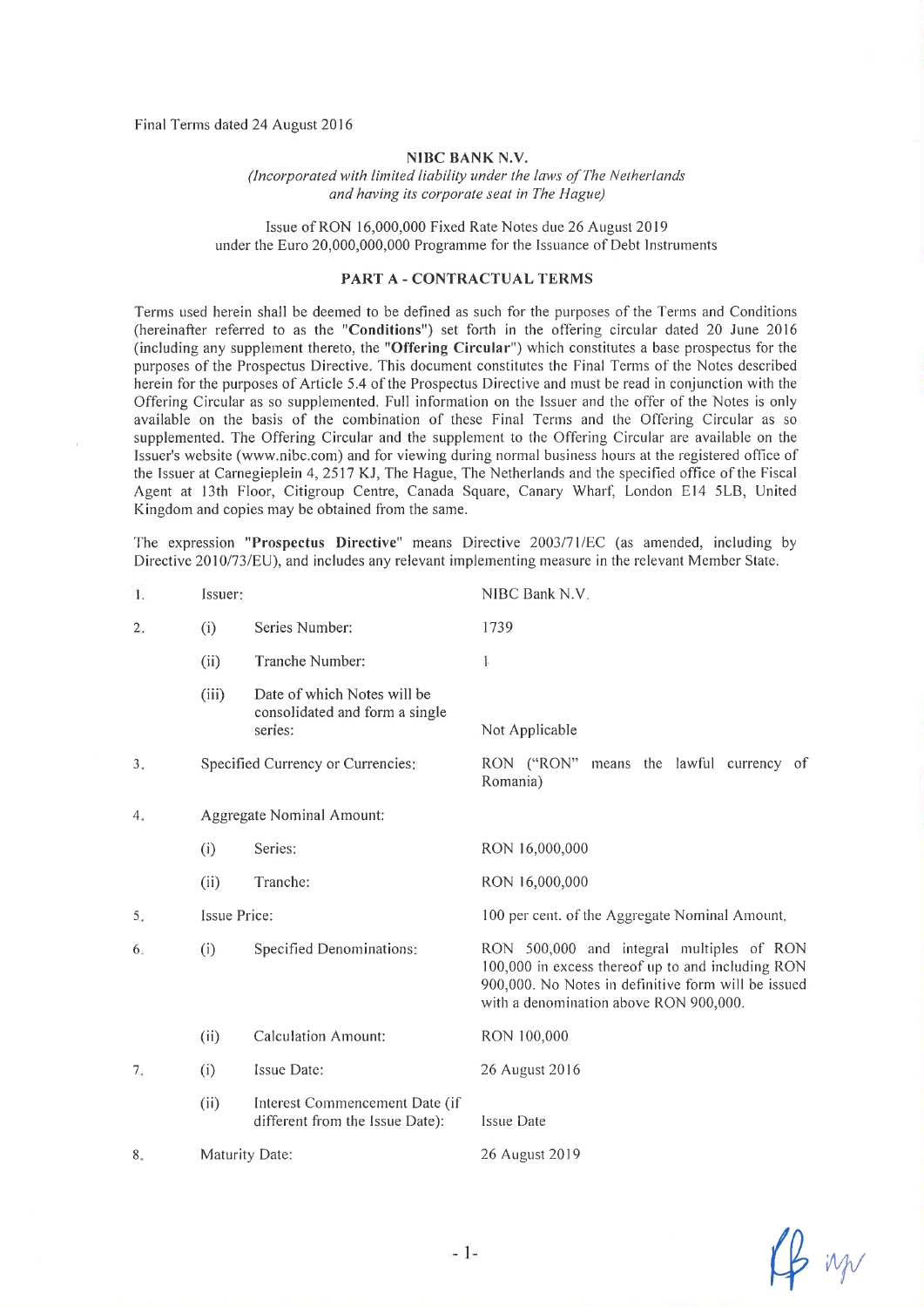| 9.  | Interest Basis:                                        | 2.70 per cent. Fixed Rate                                                                                                                                           |
|-----|--------------------------------------------------------|---------------------------------------------------------------------------------------------------------------------------------------------------------------------|
|     |                                                        | (further particulars specified below)                                                                                                                               |
| 10. | Minimum Interest Amount:                               | Not Applicable                                                                                                                                                      |
|     | Maximum Interest Amount:                               | Not Applicable                                                                                                                                                      |
| Пs  | Redemption/Payment Basis:                              | Subject to any purchase and cancellation or early<br>redemption, the Notes will be redeemed on their<br>Maturity Date at 100 per cent. of their principal<br>amount |
| 12. | Change of Interest Basis                               | Not Applicable                                                                                                                                                      |
| 13. | Put/Call Options:                                      | Tax Call<br>Illegatiy Call                                                                                                                                          |
| 14. | Business Centre:                                       | <b>Bucharest and TARGET</b>                                                                                                                                         |
| 15. | Status of the Notes:                                   | Senior Notes                                                                                                                                                        |
| 16. | Date Board approval for issuance of<br>Notes obtained: | 01 April 2016                                                                                                                                                       |

# PROVISIONS RELATING TO INTEREST (IF ANY) PAYABLE

| 17.                               | Fixed Rate Interest Note Provisions:                           |                                                                | Applicable                                                                           |  |
|-----------------------------------|----------------------------------------------------------------|----------------------------------------------------------------|--------------------------------------------------------------------------------------|--|
|                                   | (i)                                                            | Rate(s) of Interest:                                           | 2.70 per cent. per annum payable annually in arrear.                                 |  |
|                                   | (ii)                                                           | <b>Interest Calculation Amount:</b>                            | <b>Aggregate Nominal Amount</b>                                                      |  |
|                                   | (iii)                                                          | Interest Payment Date(s):                                      | 26 August in each year up to and including the<br>Maturity Date.                     |  |
|                                   | (iv)                                                           | Period End Dates:                                              | 26 August in each year in accordance with the<br>Business Day Convention unadjusted. |  |
|                                   | (v)                                                            | <b>Business Day Convention:</b>                                | Following Business Day Convention                                                    |  |
|                                   | (vi)                                                           | Fixed Coupon Amount(s):                                        | RON 2,700 per Calculation Amount, payable on<br>each Interest Payment Date.          |  |
|                                   | (vii)                                                          | Broken Amount(s): (Applicable<br>to Notes in definitive form.) | Not Applicable                                                                       |  |
|                                   | (viii)                                                         | Day Count Fraction:                                            | Actual/Actual (ICMA)                                                                 |  |
|                                   | (ix)                                                           | Determination Date(s):                                         | 26 August in each year                                                               |  |
| 18.                               | Floating Rate Interest/CMS-Linked<br>Interest Note Provisions: |                                                                | Not Applicable                                                                       |  |
| 19.                               | Index Linked Interest Provisions:                              |                                                                | Not Applicable                                                                       |  |
| 20.                               | Zero Coupon Note Provisions:                                   |                                                                | Not Applicable                                                                       |  |
| 21.                               | Range Accrual Note Provisions:                                 |                                                                | Not Applicable                                                                       |  |
| PROVISIONS RELATING TO REDEMPTION |                                                                |                                                                |                                                                                      |  |

22. Index Linked Redemption: Not Applicable

ty de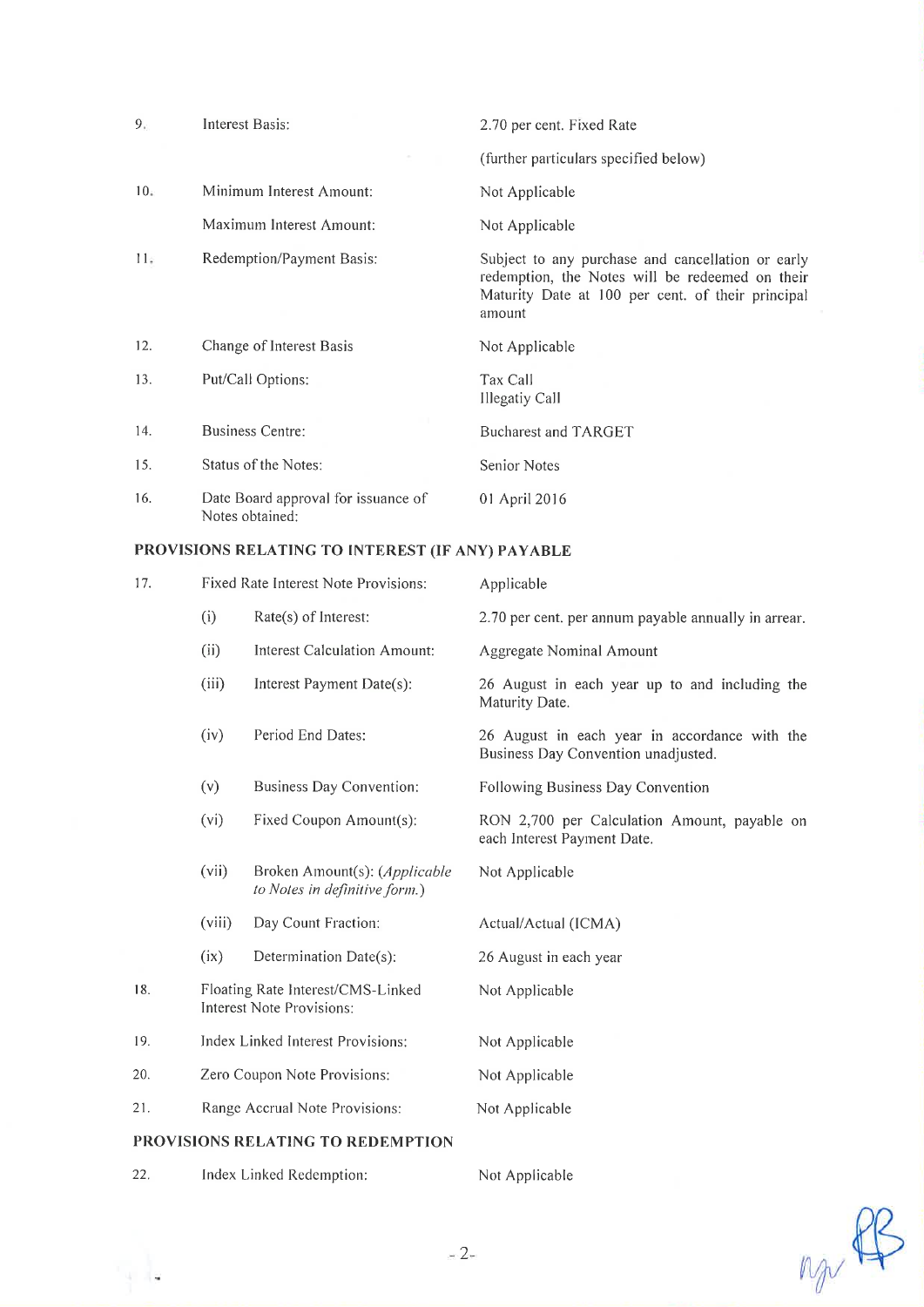| 23. | Issuer Call:                                                                                                                                                                                   | Not Applicable                     |
|-----|------------------------------------------------------------------------------------------------------------------------------------------------------------------------------------------------|------------------------------------|
| 24. | Regulatory Call:                                                                                                                                                                               | Not Applicable                     |
| 25. | Illegality Call:                                                                                                                                                                               | Applicable                         |
| 26. | Tax Call:                                                                                                                                                                                      | Applicable                         |
| 27. | Investor Put (as per Condition 8.6)<br>(Optional Early Redemption (Investor)<br>$Put))$ :                                                                                                      | Not Applicable                     |
| 28. | Final Redemption Amount of each Note                                                                                                                                                           | RON 100,000 per Calculation Amount |
| 29. | Early Redemption Amount of each Note<br>payable on redemption for taxation<br>reasons, redemption for illegality or on<br>event of default (if different from that set<br>out the Conditions): | RON 100,000 per Calculation Amount |
| 30. | Substitution and Variation:                                                                                                                                                                    | Not Applicable                     |

## PROVISIONS RELATING TO ADJUSTMENTS, DISRUPTED DAYS AND DATE EXTENSIONS

| 31. |       | Disruption Event:                      |                |  |
|-----|-------|----------------------------------------|----------------|--|
|     | (i)   | Change of Law:                         | Not Applicable |  |
|     | (ii)  | Hedging Disruption:                    | Not Applicable |  |
| 32. |       | Disrupted Days:                        |                |  |
|     | (i)   | Common Disrupted Days:                 | Not Applicable |  |
|     | (ii)  | Alternative Reference Cut-Off<br>Date: | Not Applicable |  |
|     | (iii) | Omission:                              | Not Applicable |  |
|     | (iv)  | Postponement:                          | Not Applicable |  |
|     | (v)   | Modified Postponement:                 | Not Applicable |  |
| 33. |       | Date Extensions:                       | Not Applicable |  |
|     | (i)   | Interest Payment Date Extension:       | Not Applicable |  |
|     | (ii)  | Maturity Date Extension:               | Not Applicable |  |
|     | (iii) | Number of Extension Business<br>Days:  | Not Applicable |  |
|     |       |                                        |                |  |

## GENERAL PROVISIONS APPLICABLE TO THE NOTES

34. Form of Notes:

(i) Forrn: Bearer Notes:

Temporary Global Note exchangeable for a Permanent Global Note which is exchangeable for Definitive Notes in the limited circumstances

 $l\vee \hspace{-0.25cm}\sim$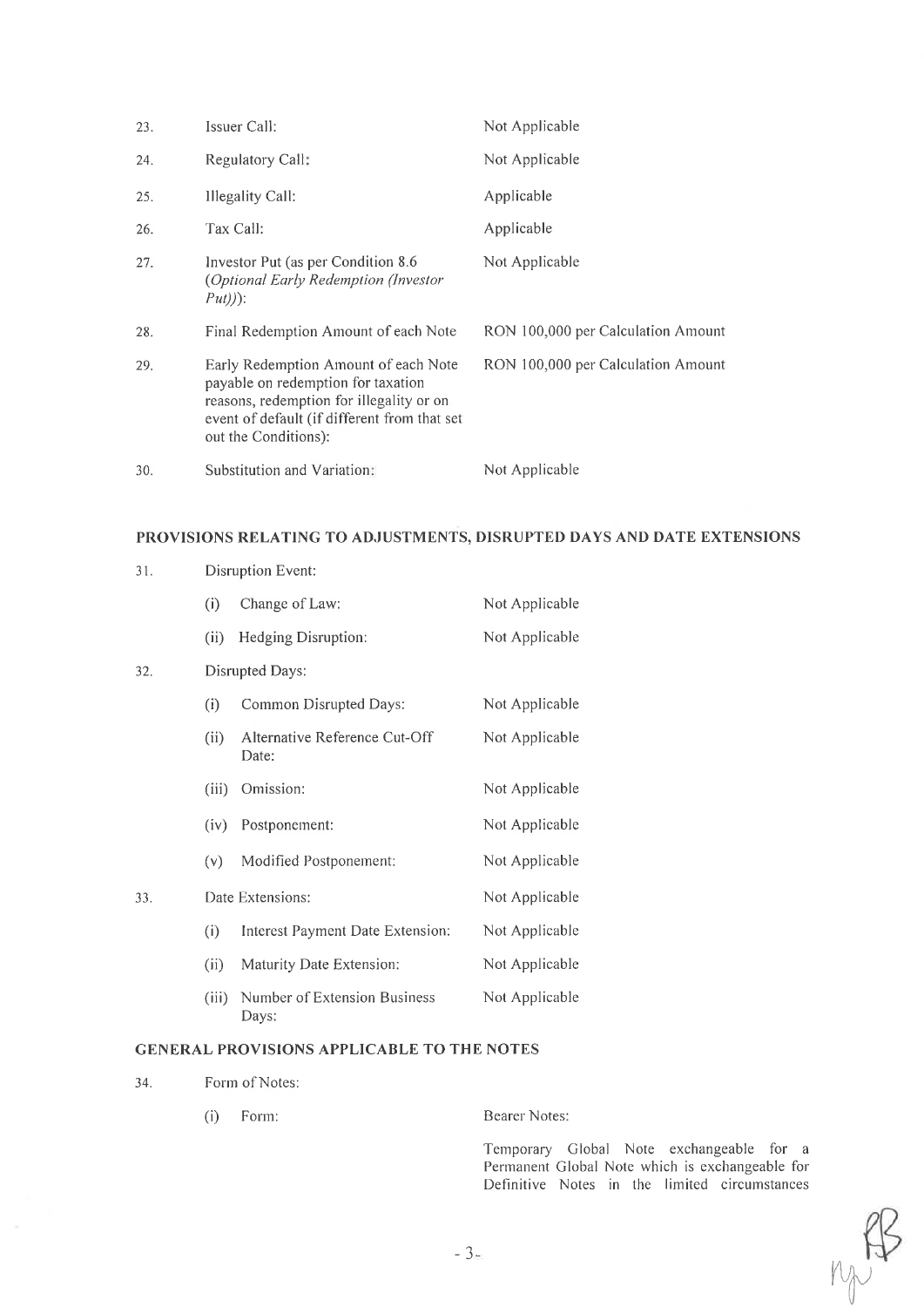specified in the Permanent Global Note.

Applicable

Not Applicable

**TARGET** 

(iii) New Safekeeping Structure:

New Global Note:

- $35.$ Additional Financial Centre(s) or other special provisions relating to payment dates:
- 36. Talons for future Coupons to be attached to Definitive Notes:

No

37. Calculation Agent:

 $(ii)$ 

38. Redenomination applicable: Not Applicable

Redenomination not applicable

**SIGNATURE** Signed on behalf of the Jasper By ...................... 2v1 **Daily** authorised  $C$ *MC<sub>r</sub>* $C$ 

F.M.I. SMIT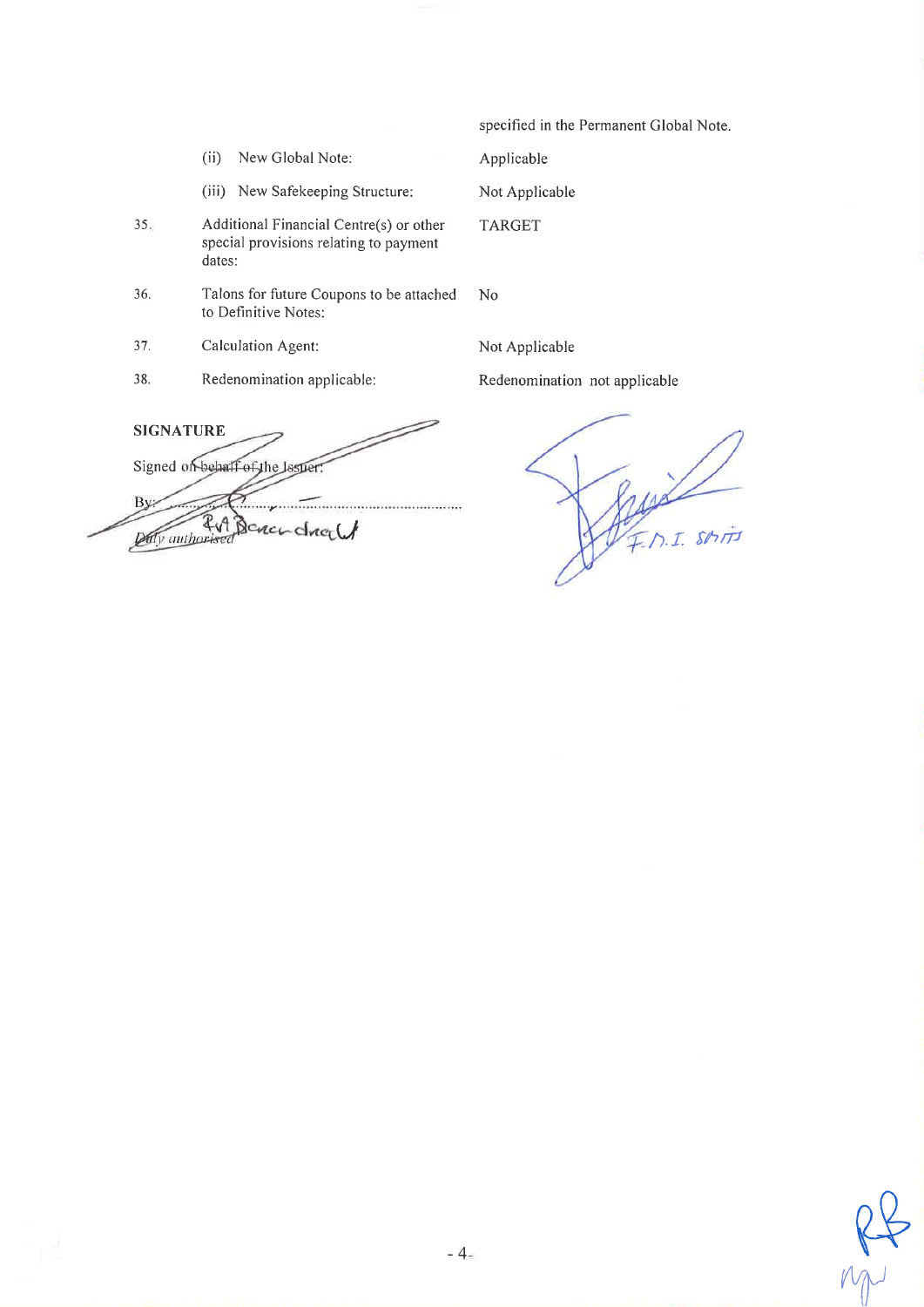## PART B - OTHER INFORMATION

#### $\mathbf{L}$ LISTING

- (i) Admission to trading: Application has been made by the Issuer (or on its behalf) for the Notes to be admitted to trading on the Luxembourg Stock Exchange with effect from the lssue Date.
- (ii) Estimate of total expenses related to admission to trading: EUR I,645

#### 2 RATINGS

Not applicable

#### INTERESTS OF NATURAL AND LEGAL PERSONS INVOLVED IN THE ISSUE  $3<sub>1</sub>$

Save as discussed in "Subscription and Sale" in the Offering Circular, so far as the Issuer is aware, no person involved in the issue of the Notes has an interest material to the offer. The Dealers and their affiliates have engaged, and may engage, in investment banking and/or commercial banking transactions with, and may perform other services for, the Issuer and its affiliates in the ordinary course of business.

4. **YIELD** (Fixed Rate Notes only)

Indication of yield: Calculated as 2.70 per cent. on the Issue Date. Yield is not an indication of future price.

#### 5. OPERATIONAL INFORMATION

- xs1481206768 148120616 (i) (ii) ISIN Code: Common Code
- (iii) Other Relevant Code:
- (iv) Name(s) and address(es) of any clearing system(s) other than Euroclear Bank S.A./N.V. and Clearstream Banking, société anonyme and the relevant identification number(s):
- (v) Delivery:
- (vi) Names and addresses of initial Paying Agent(s):

Not Applicable

Not Applicable

Not Applicable

Delivery against payment

Citibank, N.A., London Branch l3th Floor, Citigroup Centre Canada Square Canary Wharf London El4 5LB United Kingdorn

- (vii) Names and addresses of additional Paying Agent(s) (if any):
- lntended to be held in a manner which would allow central banking system for the euro (the "Eurosystem") eligibility: (viii)

No. Whilst the designation is specifìed as "no" at the date of these Final Terms, should the Eurosystem eligibility criteria be amended in the future such that the Notes are capable of meeting

 $-5$ -W